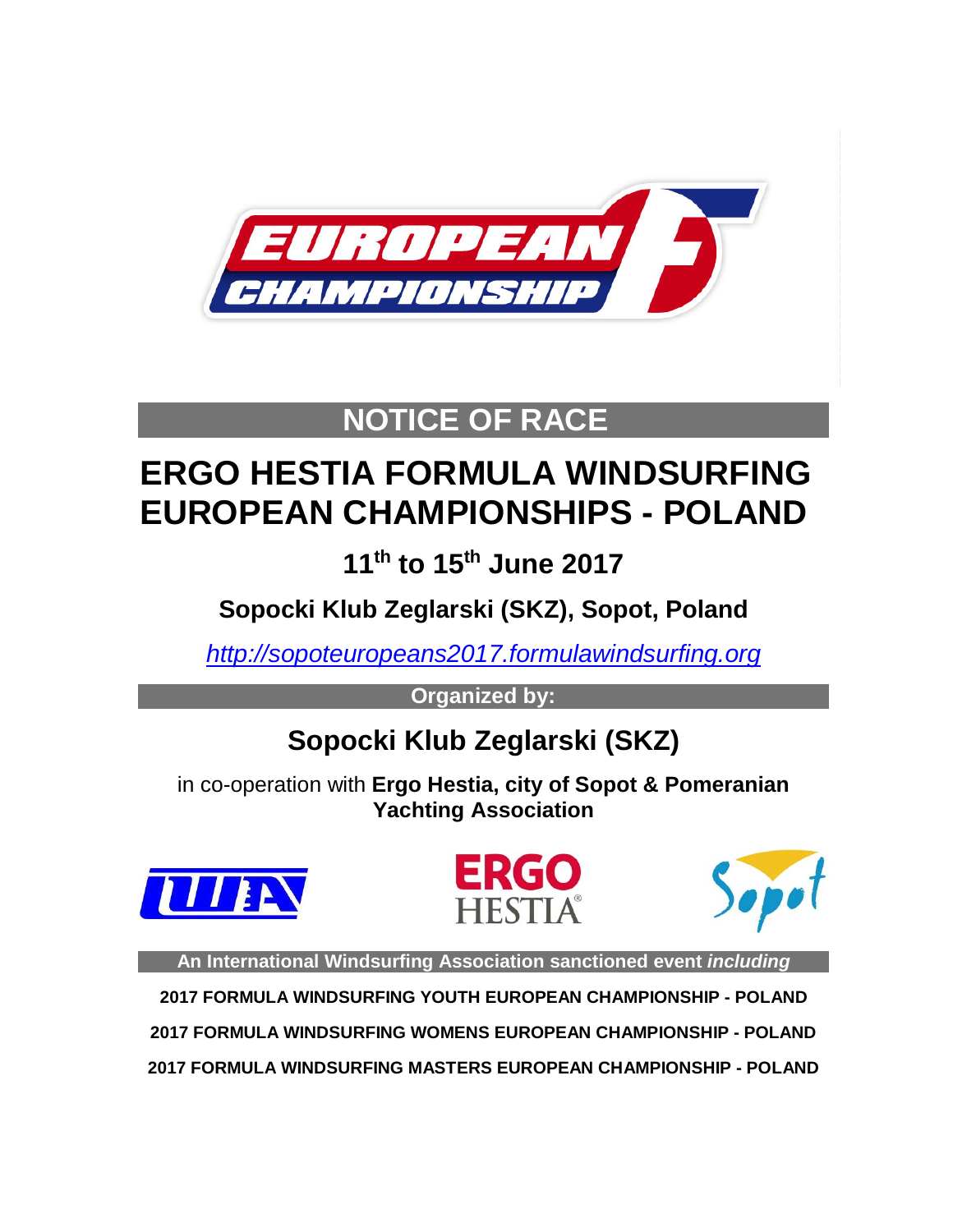## **1 RULES**

- 1.1 The event will be governed by the rules as defined in the Racing Rules of Sailing -Windsurfing Competition Rules (WCR).
- 1.2 The International Formula Windsurfing Class (IFWC) Championship Rules & **[European Series General Rules](http://internationalwindsurfing.com/userfiles/documents/FWEC_General_Rules.pdf)** shall apply.
- 1.3 No national prescriptions will apply.
- 1.4 If there is a conflict between languages the English text will take precedence.

### **2 ADVERTISING**

- 2.1 Sailors may be required to display advertising chosen and supplied by the organising authority. World Sailing Regulation 20 'Advertising Code' shall apply.
- 2.2 Event branding shall be worn at all times when afloat, and as requested by the organisers during media interviews and during the prize giving.

## **3 DIVISIONS**

- 3.1 **Gender Division:** Men and Women.
- 3.2 **Age Divisions for European Championship titles**: Youth (men) and Masters (men):
- 3.2.1 A Youth shall be under the age of 20 (born 1998 or later).
- 3.2.2 A Master shall be a man over the age of 35 (born 1981 or earlier).
- 3.3 **Age sub-divisions,** for prizes not titles:
- 3.3.1 A Junior shall be under the age of 17 (born in or after 2001).
- 3.3.2 A Grand Master shall be a man over the age of 45 (born 1971 or earlier).
- 3.3.3 A Veteran shall be a man over the age of 55 (born 1961 or earlier).
- 3.4 A minimum of 5 competitors is required to constitute a division or sub division.

## **4 ELIGIBILITY AND ENTRY**

- 4.1 Entries shall meet the requirements of World Sailing Regulation 19-Eligibility Code.
- 4.2 Competitors shall be members of a National Class Association which is a paid up member of the relevant international class association, or of the IWA. Membership formalities can be completed on site.
- 4.3 Eligible competitors may **enter [online](https://registration.internationalwindsurfing.com/en/events/register/id/101)** (payment by credit/debit card or bank transfer required). Online entry will close on **7th June 2017**.
- 4.4 An entry is not valid until the entry fee is paid.
- 4.4 The following shall be presented upon registration:
	- Evidence of valid third party insurance
	- Proof of age
	- **[Parental Permission Form](http://internationalwindsurfing.com/userfiles/documents/Parental_Permission_Form_FW_EUR_POL_17.pdf)** *for those under age of 18*

#### **5 FEES**

- 5.1 The required entry fee: is 150 euro; except Youth entry fee is 140 euro.
- 5.2 A 30 euro discount will be deducted for entries received by **1st May 2017.**
- 5.3 Entry fees paid at registration shall be paid in cash (euro).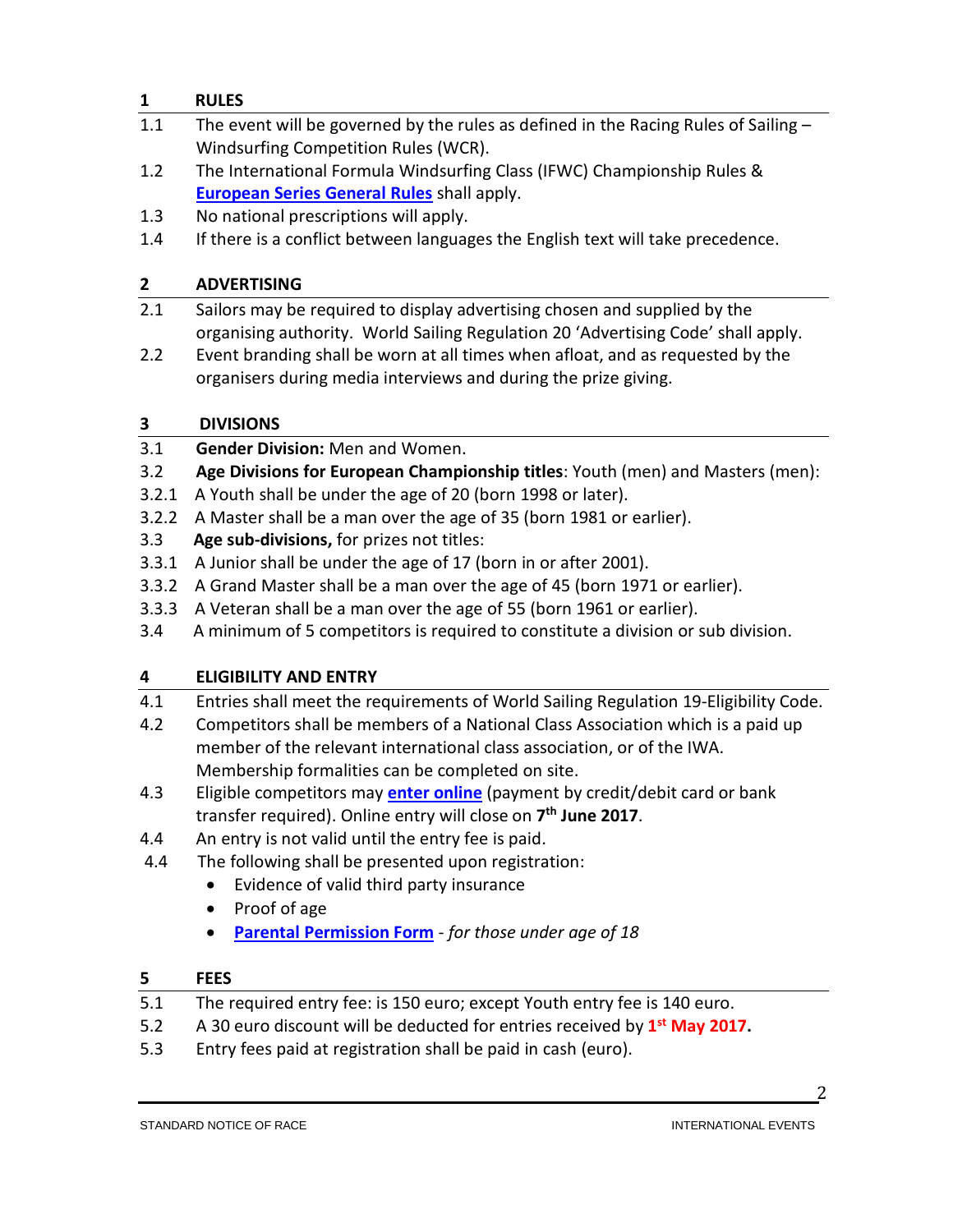5.4 Entry fees for the Championship paid by bank transfer to: Account Name: The International Windsurfing Association Bank Details: Barclays Bank Plc, GB IBAN: GB93 BARC 2008 4452 9772 99 SWIFTBIC: BARCGB22 Please include "FWECPOL" in your payment advice and e-mail confirmation of payment to: [iwaoffice@internationalwindsurfing.com](mailto:iwaoffice@internationalwindsurfing.com)

## **6 RACE FORMAT**

- 6.1 The Championship shall be a *racing,* "open entry", event.
- 6.2 Men and women may race separately.
- 6.3 Competitors shall race a maximum 5 races per day, in a maximum 15 race series.
- 6.4 Three races are required to validate the event.

| <b>SCHEDULE</b> |
|-----------------|
|-----------------|

#### 7.1

| Sunday 11 June      | 1600-1800 | <b>Registration &amp; Training</b> |
|---------------------|-----------|------------------------------------|
|                     | 2000      | Opening ceremony                   |
| Monday 12 June      | 0900-1000 | Late Registration                  |
|                     | 1030      | <b>Skippers Meeting</b>            |
|                     | 1200      | Racing                             |
| Tuesday 13 June     | 0930      | <b>Skippers Meeting</b>            |
| to Thursday 15 June | 1100      | Racing                             |
| Thursday 15 June    | 1600      | Last possible warning signal       |
|                     | 1800      | Prize giving                       |
|                     |           |                                    |

7.2 The first possible warning signal will be made each day at 1100hrs.

## **8 EQUIPMENT & EQUIPMENT INSPECTION**

- 8.1 An Equipment Inspection Form, which will be available at registration, shall be returned to the Event Equipment Inspector by the close of registration.
- 8.2 Alternatively, and to save time, an Equipment Inspection Form can be completed **[on-line](https://form.jotform.com/51723077194962)**.
- 8.3 Equipment inspections may be made at any time during the event.
- 8.4 Unless otherwise directed by the organising authority, boards and equipment shall be launched and retrieved from the designated area at the event site.

## **9 SAILING INSTRUCTIONS**

The sailing instructions (SI's) will be available upon registration. Any changes to the SI's shall be approved by the Class Representative at the event.

## **10 COURSES**

Courses will be as described in the sailing instructions.

3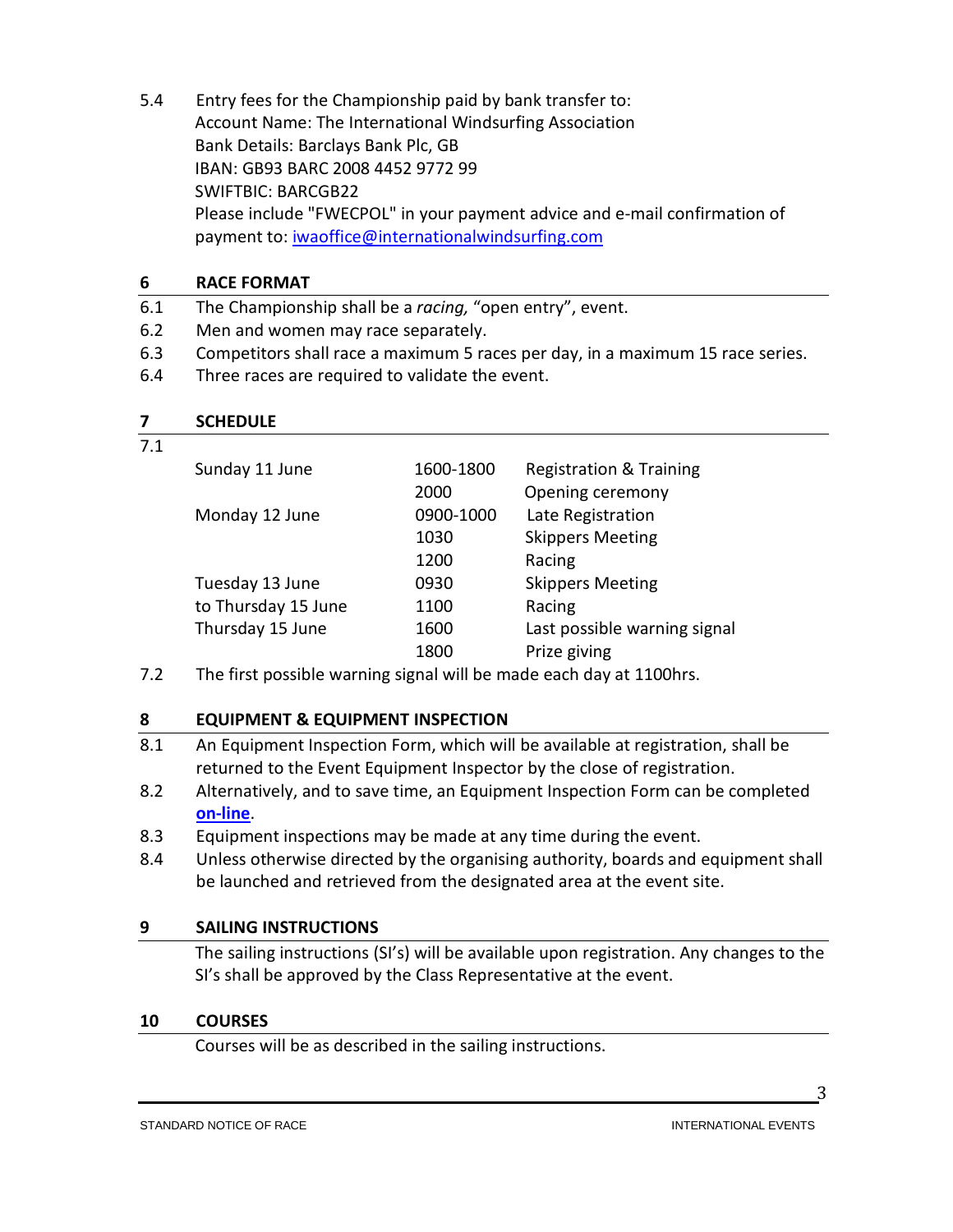#### **11 PROTEST COMMITTEE**

A Protest Committee will be appointed.

#### **12 SCORING**

Event coring will be according to the WCR Appendix A, except for discards which shall be according to IFWC Championship Rules. Series scoring will be according to the **General Rules** – see NoR #1.2.

#### **13 COACHES & SUPPORT BOATS**

Coaches and support boats shall be registered with the organiser. Support boat drivers shall have a valid boat licence and third party liability insurance.

#### **14 SAFETY**

Support boat crew and, if required, competitors shall wear a personal flotation device that shall conform to the minimum standard ISO 12402-5 (level 50).

#### **15 PRIZES**

15.1 Prizes may be awarded to the first three competitors of each properly constituted division or sub division.

#### **16 OFFICIAL CEREMONIES**

Competitors are requested to attend the event's social functions; however, the organising authority may refuse entry to those whose standard of attire is not commensurate with the occasion. **Prize winners may forfeit prizes for non attendance at the prize giving ceremony.**

#### **17 DISCLAIMER OF LIABILITY**

Competitors participate in the event entirely at their own risk, see WCR 4 - Decision to Race. The organising authority or any of their officials or representatives or the sponsors or their officials or representatives will not accept any liability for material damage or personal injury or death sustained in conjunction with or prior to, during or after the event.

#### **18 INSURANCE**

Each participating competitor/support boat driver shall be insured with valid third party liability insurance with a minimum cover of 300,000 euro per event or the equivalent.

#### **19 RIGHT TO USE NAME AND LIKENESS**

Competitors automatically grant to the organizing authority without payment the right in perpetuity to make, use and show any motion pictures, still pictures and live, taped or filmed television of or relating to the event.

4